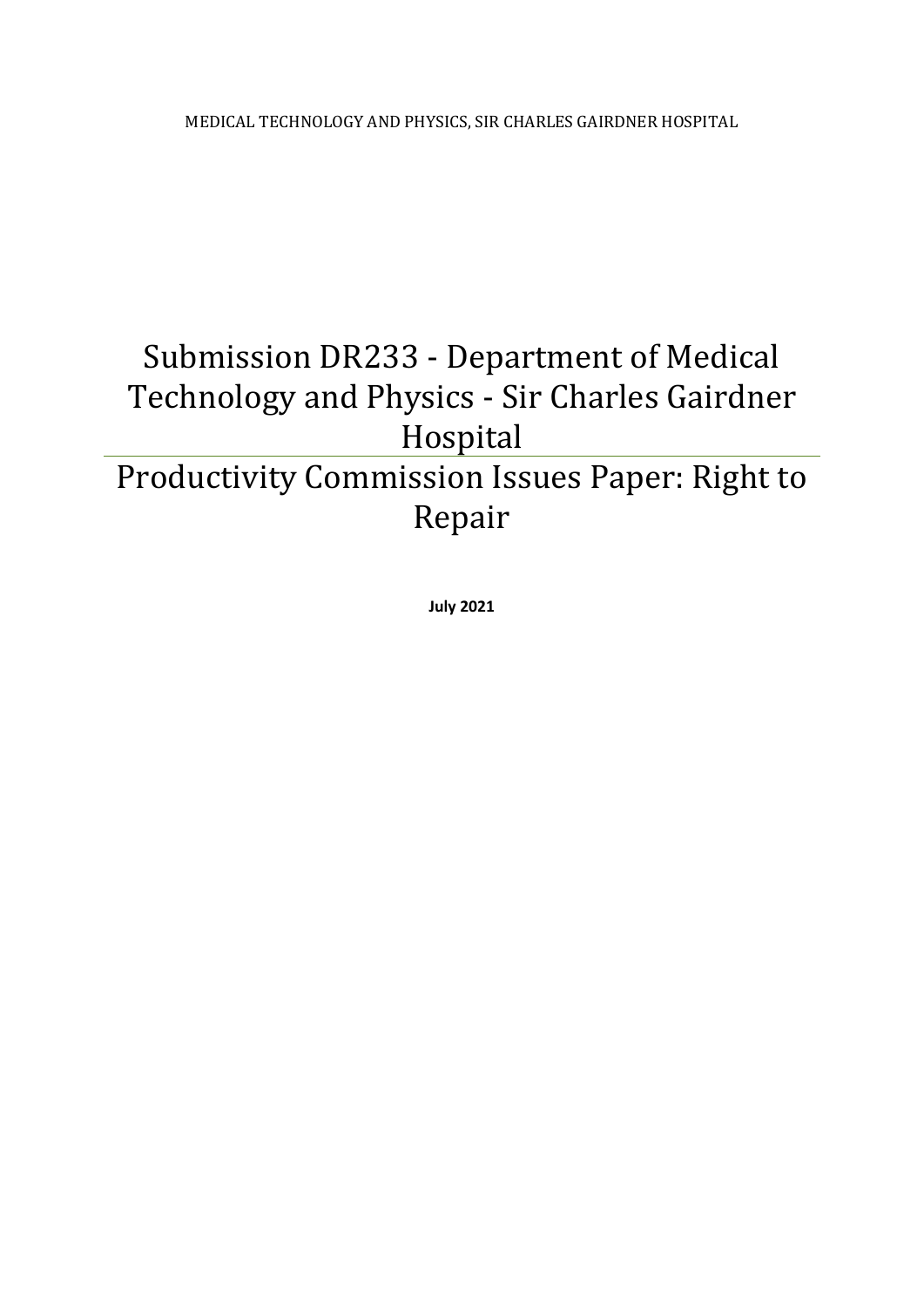### **Background**

Biomedical Engineering (BME) professionals are essential in developing and advancing the usage of medical devices in clinical services. Depending on their training and area of employment, the responsibilities of biomedical engineering professionals can include:

- research, development and design of devices
- ensuring the safety and effectiveness of devices and systems
- selection and procurement of medical equipment
- installation and commissioning
- integration with electronics medical records and other systems
- daily operations monitoring
- managing and undertaking maintenance and repairs on medical devices. (World Health Organisation 2017, page 21)

Biomedical Engineers and Technicians are qualified staff, many have tertiary qualifications in their field and can also be in specialised fields within biomedical engineering such as mechanical instrumentation engineering, electronics engineering as well as computer science. BME professionals routinely update their knowledge though continuous education, attending certified manufacturers' technical training courses when available, and, reading service and technical reports and documentation.

### **Medical Technology and Physics**

The Medical Technology and Physics Department (MTP) at Sir Charles Gairdner Hospital (SCGH) is responsible for the following services and resources:

- [Med Tech Services](https://scgophcg-healthpoint.hdwa.health.wa.gov.au/directory/CancerandImaging/MedicalTechnologyandPhysics/Pages/Med-Tech-Services.aspx)
	- o Bioelectronics Engineering
	- o Biomechanical Engineering
- [Radiopharmaceutical Production and Development Centre \(RAPID\)](https://scgophcg-healthpoint.hdwa.health.wa.gov.au/directory/CancerandImaging/MedicalTechnologyandPhysics/Pages/Radiopharmaceutical-Production-and-Development-%28RAPID%29.aspx)
- [Medical Physics](https://scgophcg-healthpoint.hdwa.health.wa.gov.au/directory/CancerandImaging/MedicalTechnologyandPhysics/Pages/Medical-Physics.aspx)
- [Visual Electrophysiology Clinic](https://scgophcg-healthpoint.hdwa.health.wa.gov.au/directory/CancerandImaging/MedicalTechnologyandPhysics/Pages/Visual-Electrophysiology.aspx)
- [Australian Inherited Retinal Disease Registry and DNA Bank](https://scgophcg-healthpoint.hdwa.health.wa.gov.au/directory/CancerandImaging/MedicalTechnologyandPhysics/Pages/Australian-Inherited-Retinal-Disease-Register-and-DNA-Bank.aspx)

Med Tech Services is one of the core areas within the Medical Technology and Physics Department. Med Tech Services incorporates two subdivisions specialising in Bioelectronic and Biomedical Engineering along with [project Development.](https://scgophcg-healthpoint.hdwa.health.wa.gov.au/directory/CancerandImaging/MedicalTechnologyandPhysics/Pages/Project-Development.aspx)

In the Med Tech Services division we provide support to biomedical equipment used in SCGH and other hospitals within the North Metropolitan Health Service (NMHS). Effective and efficient support is provided by Biomedical Engineers, Technical Officers and Technologists that have undertaken both manufacturer endorsed and in-house training.

All of our staff hold formal university or TAFE qualifications in Electronics or Mechanical Engineering, Science, Computing, or Anatomy and Physiology, as well as belonging to professional associations within the Biomedical Engineering community.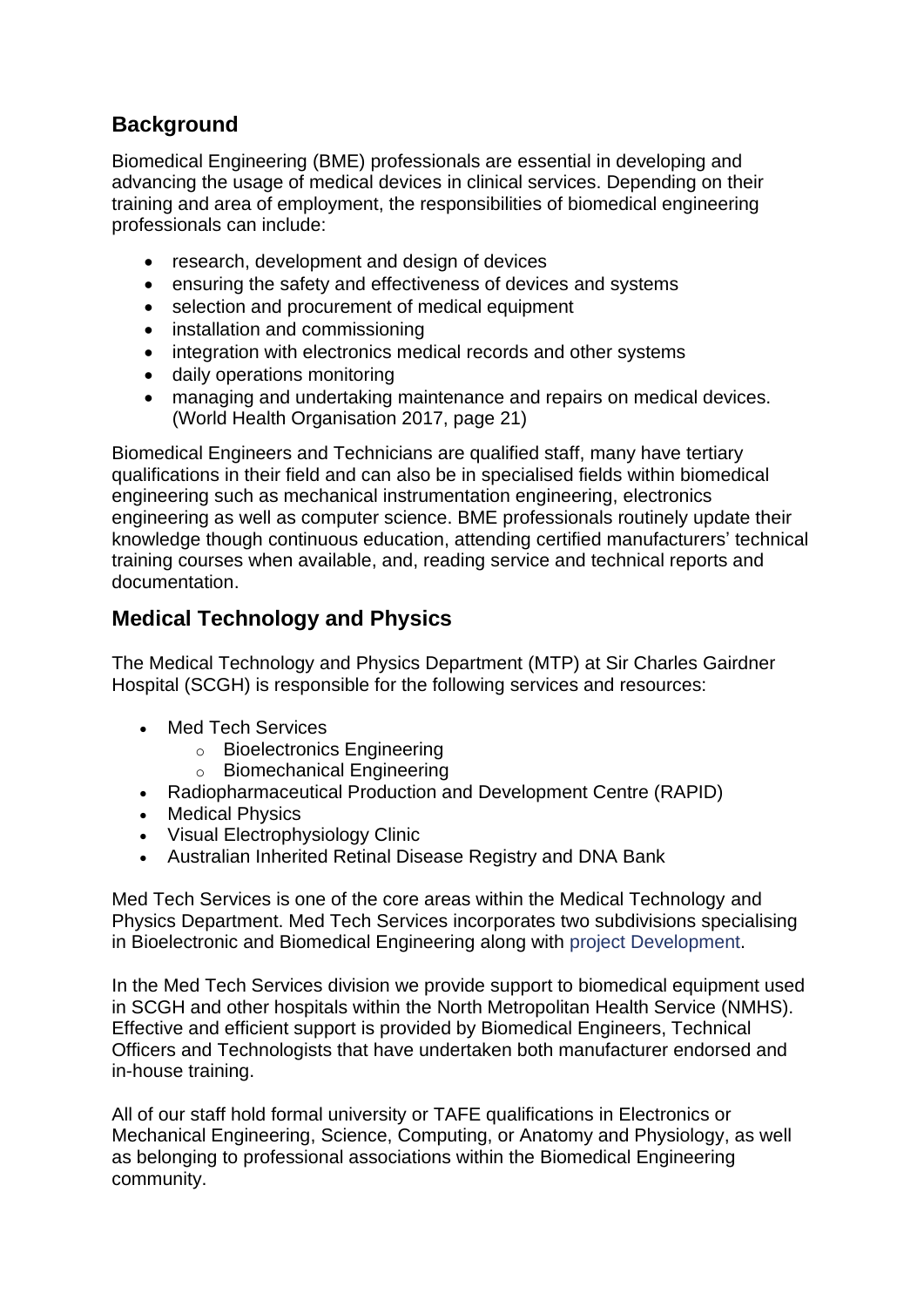We are responsible for ensuring that supported medical devices are maintained to manufacturers' specifications through:

- Routine quality assurance testing
- Electrical safety testing
- Repairs by qualified staff

### **Medical Technology and Physics (MTP) response**

In regards to the Productivity Commission Issues Paper on the "Right to Repair"; MTP strongly recommend the **inclusion of medical technology equipment** in the scope of the inquiry.

Excluding medical technology from this paper could further what has already been increasingly occurring in the medical device industry over the last decade or longer where manufacturers and agents are monopolising and controlling the medical device industry and this has become costly and wasteful. The same issues and principles specified in the Right to Repair Issues Paper apply to medical equipment, however with impact on the cost and therefore accessibility of healthcare. Whilst MTP agree there are arguments for and against the inclusion of medical equipment in this inquiry, MTP consider the significant impact on rising public and private healthcare costs and healthcare accessibility compelling. Furthermore, MTP considers the inclusion of medical equipment in this enquiry to be in the best interest for Australians for the following reasons:

- Health accounts for a significant proportion of both the Commonwealth and State expenditure. In 2019/20 the Australian government spent \$87 billion (15% of expenditure) on health and in 2020/21 the WA government spent \$9,649 million (29% of expenditure) (Parliament of Australia 2021, Government of Western Australia 2021).
- Maintenance and repairs of much medical equipment in our public hospitals is done by technically trained professionals in the industry (and has historically been the case for many decades). In-house provided repairs and maintenance poses no greater risk to patients and staff than those made through manufacturer support.
- All risks are managed by quality control systems in place. SCGH MTP for instance are ISO9001:2015 certified as are many other BME departments. BMEs work to and comply to the common standards used in the industry including AS IEC 60601:2015, AS2500:2020, AS3551:2012, AS3003:201, AS 14971:2020, AS4187:2014. Provided staff are adequately trained, the risks are no greater and in many instances may actually be lower as there is greater oversite and transparency of medical equipment management and performance.
- Compliance with the Australian Standards requires the repair of medical equipment as per manufacturer specifications, unless a risk assessment is made. This necessitates the provision of all technical and service documentation when equipment is purchased. In-house BMEs are on-site and able to attend to equipment within minutes to diagnose and repair problems. With adequate parts and technical documentation the downtime of equipment is greatly reduced. This is particularly important for critical care equipment.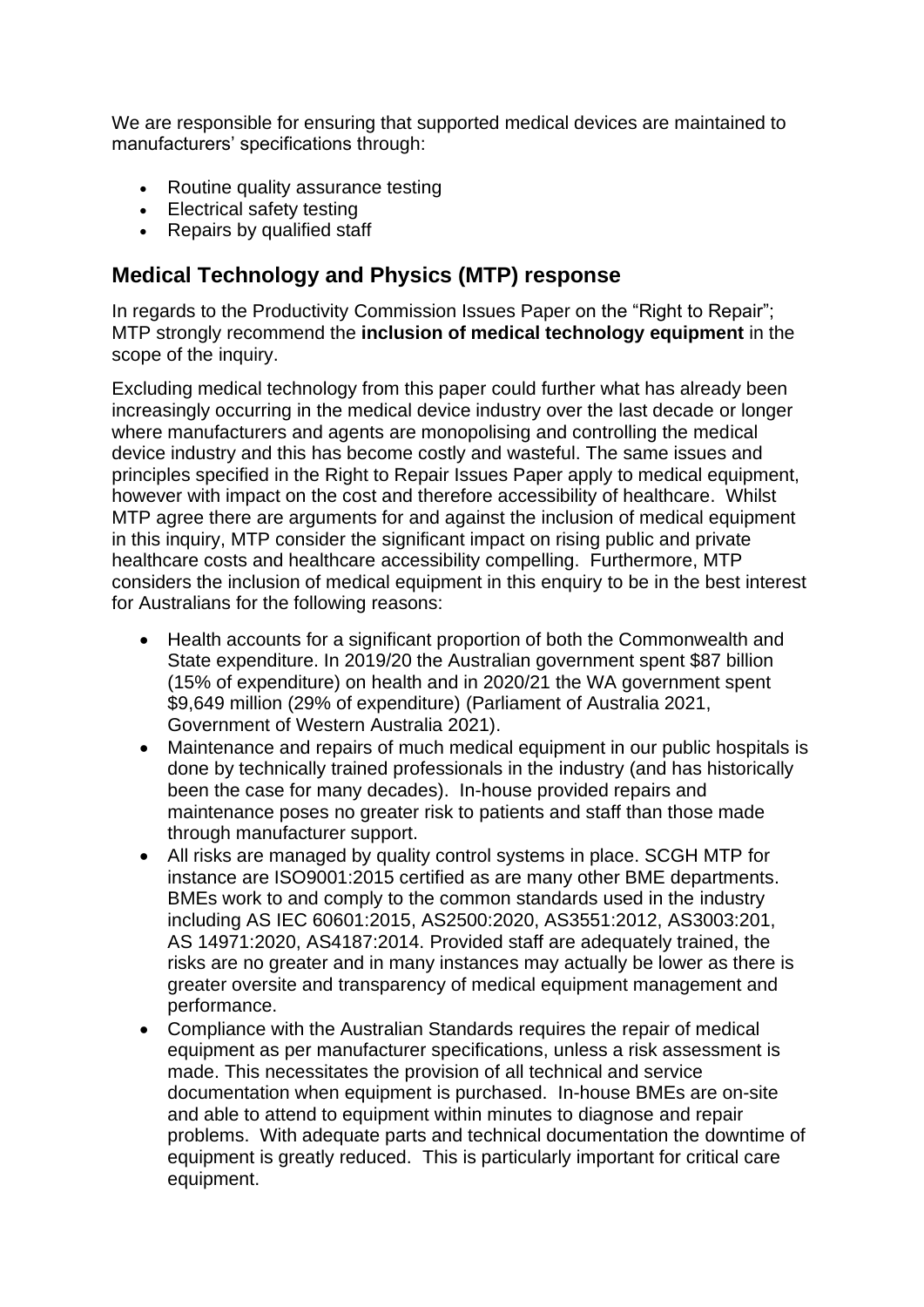- e-waste is potentially reduced by having biomedical engineers service and maintain medical devices, as life expectancy of the equipment is extended when well maintained and serviced through its functional life.
	- o Clearly manufacturers have a vested interest in replacing rather than repairing medical equipment as:
		- it increases the income stream and revenue for the company
		- less maintenance is required as it is not in service long enough to see reasonable wear and tear, minimising costs in delivering service contracts
- Some specialised medical equipment does not have local manufacturer support in Western Australia. This has proven to be problematic during covid restrictions, where some repairs and maintenance was reliant on interstate providers. Having in-house staff trained and certified to provide that support would overcome that issue and undoubtedly reduce the cost of support.

Major hospital BME departments are asking to have the choice to have repairs and maintenance for medical equipment either provided by the manufacturer or to be performed in-house with adequate training.

There are some circumstances where it is beneficial for the manufacturer to provide maintenance, service or repairs, including when:

- there is not the necessary infrastructure and tools required to perform work on the equipment
- no staff are qualified to perform the work
- there are insufficient staffing to take on such work
- the equipment is highly specialised and very niche in nature (MRI, CT and other imaging equipment)
- it is not cost-effective to provide the service

Where it is more cost effective and in the best interest of patients and healthcare staff, MTP would like the right to repair and maintain equipment.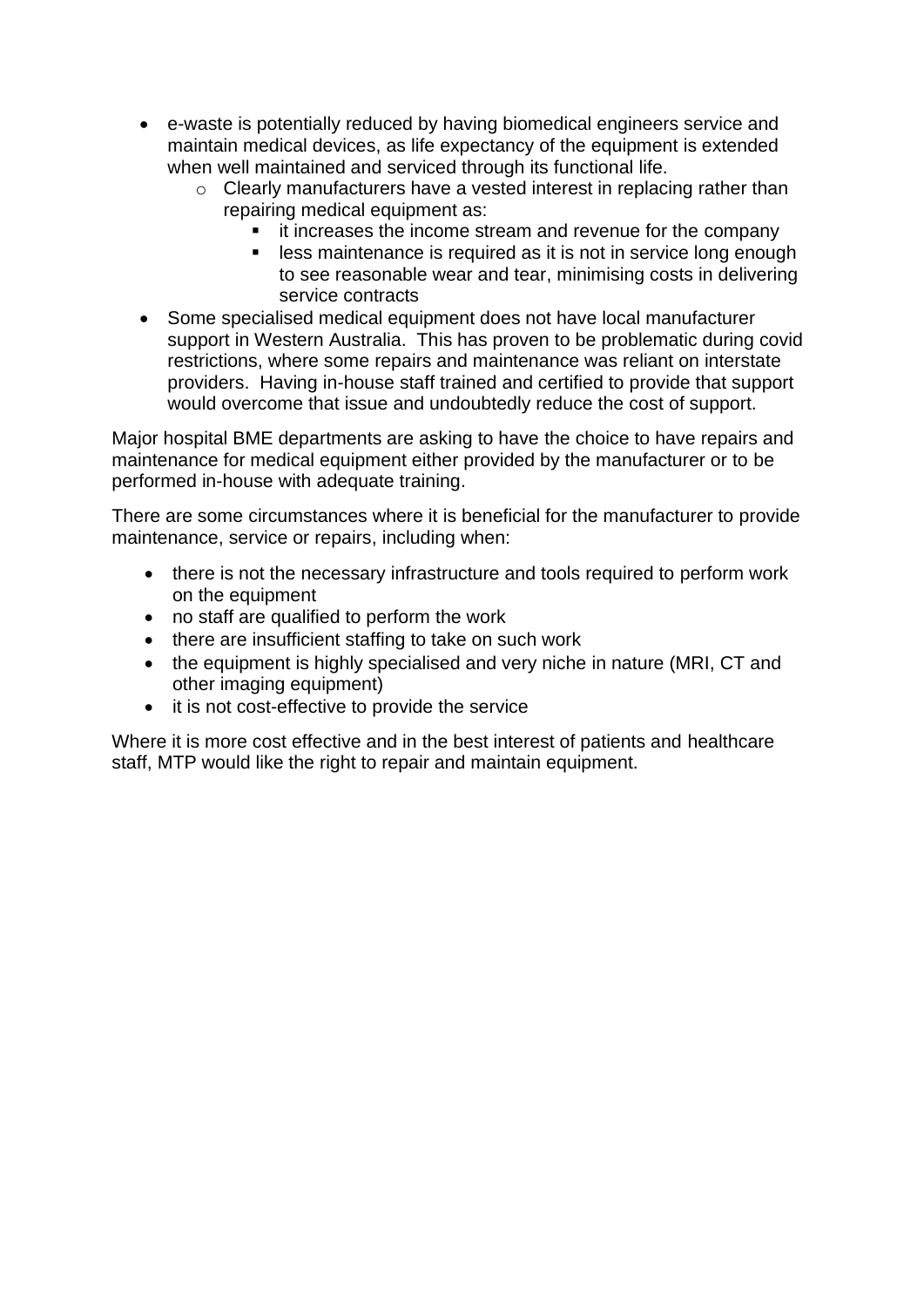### **Responses to information requests**

#### **INFORMATION REQUEST 1**

#### **What would a 'right to repair' entail in an Australian context? How should it be defined?**

Medical equipment should be included within the definition of equipment with a "right to repair", due to its high cost value to the Australian and State governments and high risks for timely cost effective repairs. The "right to repair" would include the right to perform routine maintenance, performance evaluation and service in addition to repairs.

All unreasonable barriers created by manufacturers to restrict or limit third party qualified service personnel to support medical devices be removed for all equipment including medical equipment. This would include:

- Manufacturers to be transparent (within reason) with the technology, its design and service details and documentation, to the extent third party support can be provided.
- all parts of the devices specified and to be available for purchase at a cost effective price to either qualified individuals or business groups/entities to allow correct repair of the device.
- Require that staff/persons undertaking such repairs have been suitably trained or have formal qualifications in the field of expertise. This could require manufacturers' support in such training.

The Australian Standards for the repair and maintenance of medical equipment, including but not limited to AS/NZS IEC 60601:2015, AS3551:2012, AS ISO 14971:2020, AS2500:2020,AS3003:2018, include recommendations to follow manufacturers' requirements for preventative maintenance, repairs and testing or otherwise perform a risk assessment. Complying with these Australian Standards ensures the safety and quality of third party servicing, maintenance and repairs of medical equipment.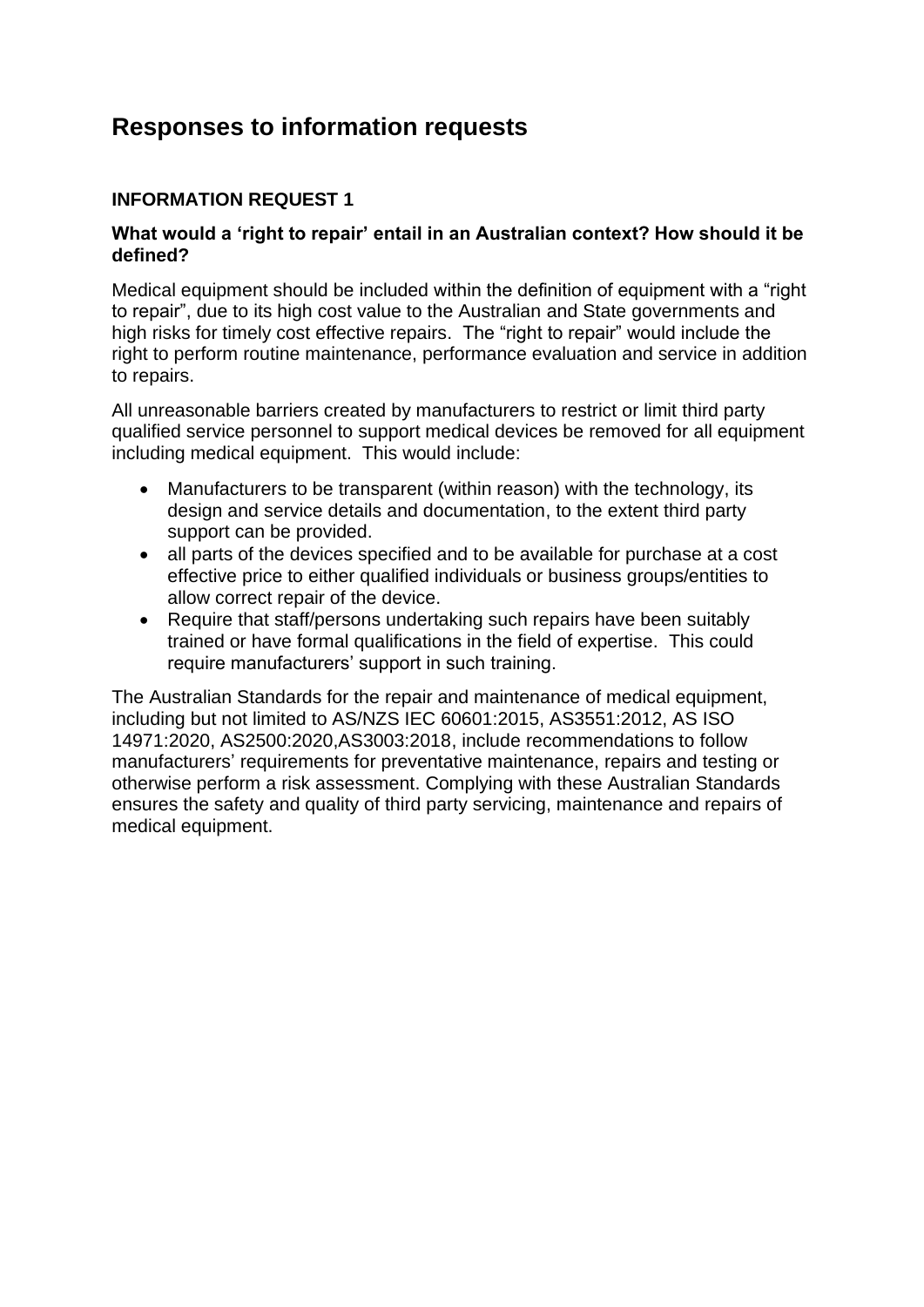#### **a) What types of products and repair markets should the Commission focus on?**

This inquiry should include, but not be limited to, all Electronic, Mechanical and or Mechatronic devices including medical equipment.

#### **b) Are there common characteristics that these products share (such as embedded technology and software or a high/low degree of product durability), and which characteristics would allow policy issues to be considered more broadly?**

It is difficult to define the common characteristics of medical equipment and devices as they are very broad in their design and use, however in modern technology inclusive of both specialised medical equipment and consumer equipment, there is a high use of embedded technology and proprietary software. In many instances the proprietary software is installed on top of general consumer software, for instance the use of Microsoft Windows 7 or 10 etc.

#### **c) If there are particular products that the Commission should focus on, what are the unique issues in those product repair markets that support such a focus?**

Special focus should be provided in the area of medical equipment due to the extremely high cost of medical equipment and environmental impact on disposal of obsolete medical equipment. Electronics is well known to be very reliable especially in new semiconductor designs. Many circuits if designed in accordance of the properties and specifications of the parts used can last for many years beyond its economic end of life date. This is especially true when well maintained and serviced by qualified personnel with the correct tools and service documentation outside of the manufacturers service agencies. Manufacturers will only provide support to their devices for a limited amount of time, at which point the replacement of the device is required which is costly and wasteful, when the device potentially has many years of useful service life remaining. The increasing barriers in the "Right to Repair" medical equipment became more evident and problematic with the onset of the COVID-19 pandemic. The urgent need to repair critical equipment and to ensure equipment that had been in storage (some of which had been decommissioned) was fully functional, fit for purpose and in compliance with the applicable standards has been recognised around the world (He et al 2021, Svensson-Hoglund et al 2021).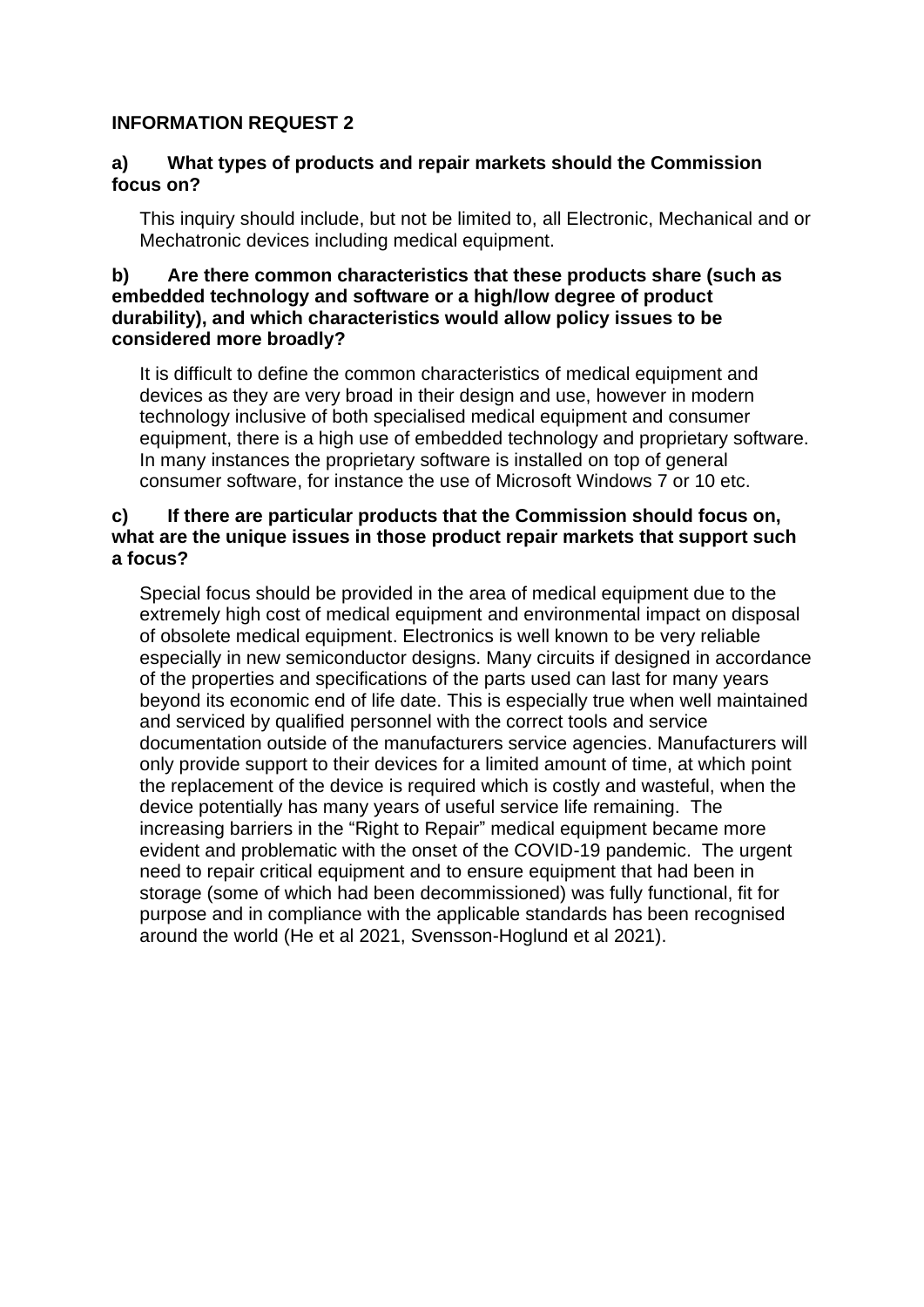**a) Do the consumer guarantees under the ACL provide adequate access to repair remedies for defective goods? If not, what changes could be made to improve access to repair remedies? Are there barriers to repairing products purchased using new forms of payment technologies, such as 'buy now pay later'?**

#### Unable to comment

#### **b) Is the guarantee of available repair facilities and spare parts effective in providing access to repair services and parts? Or is the opt out clause being widely used, making the guarantee ineffective?**

In the medical device industry, there are no guarantees of available repair facilities and spare parts. Some authorised repair facilities are located in other countries, and these manufacturers will not supply the required spare parts, thus making the repair:

- **i.** More costly in comparison to the part required in many instances.
- **ii.** Increased downtime of the device.
	- **1.** Manufacturers are aware of this so counteract this by either loaning out a replacement device that costs a significant amount of money; or by recommending entering a service contract or extended warranty agreement which in many cases does not represent value for money, and again goes against the right to repair philosophy.

#### **c) Should consumer guarantees seek to balance the broader societal costs of remedy choices (such as the environmental impacts of replacements) with consumer rights, and if so how? For example, should repairs be favoured as a remedy?**

Many tons of medical equipment is disposed of by hospital Biomedical Engineering departments every year, the environmental impact of this I would imagine would be undesirable. Biomedical Engineers in many instances undertake repairs to equipment as well as routine maintenance to extend the useful life far beyond the manufacturers expected life of the device.

#### **d) Are consumers sufficiently aware of the remedies that are available to them, including the option to repair faulty products, under the ACL's consumer guarantees?**

**• If not, would more information and education be a cost effective measure to assist consumers understand and enforce guarantees? What would be the best way to deliver this information? What other measures would be more effective?**

Unable to comment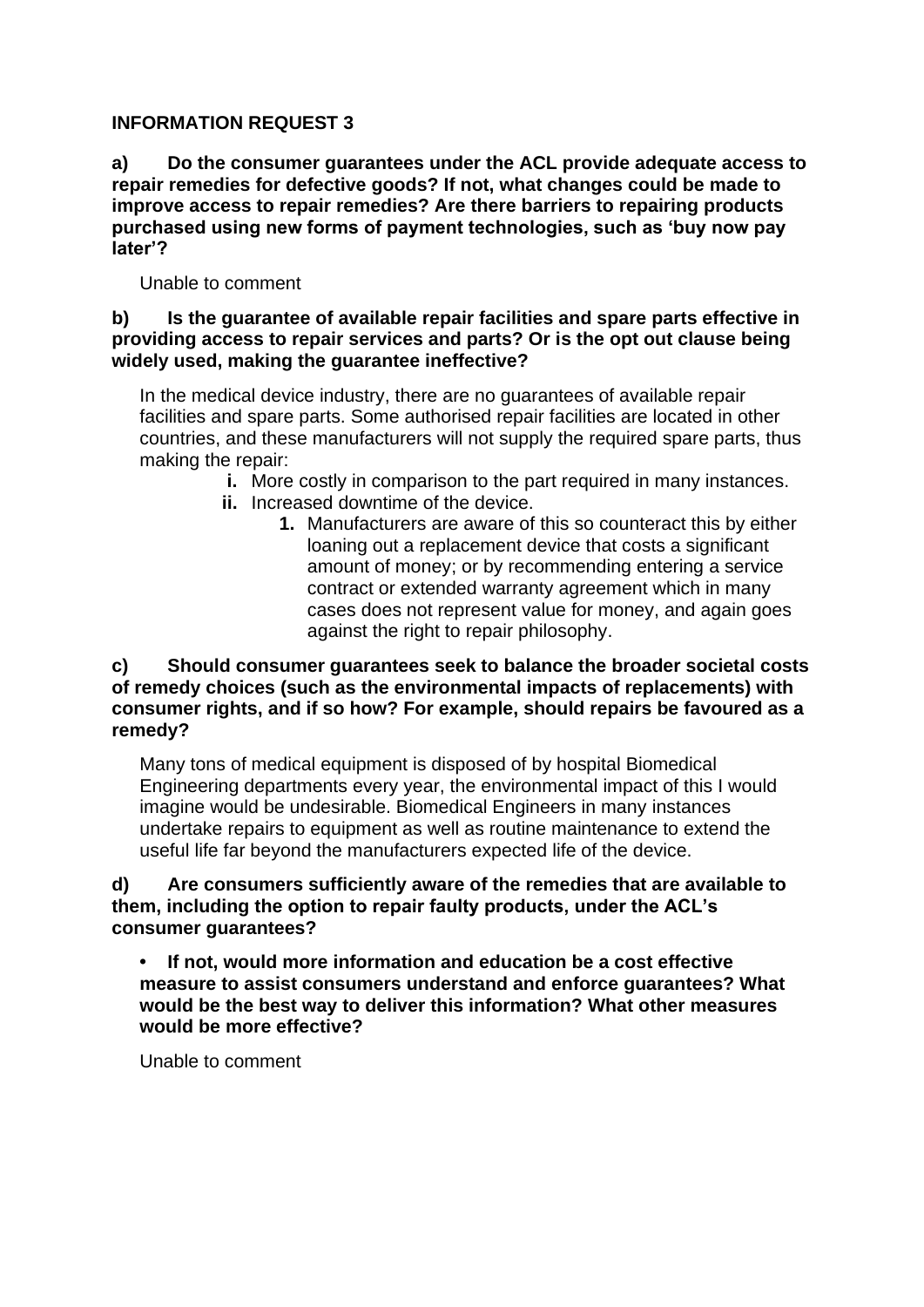**a) The Commission is seeking information on the nature of repair markets in Australia, including detailed data on the repair markets for specific products, covering:**

**• market size — by employment, revenue, number of businesses, profit margins**

#### **• market composition — such as market share between authorised, independent and DIY repairers.**

Biomedical Engineering is a very niche market in the medical equipment service and repair industry. In comparison to many other service and repair centres its fairly small, however the nature of the work undertaken is critical, and all the devices are used to either treat or diagnose patients, some being life supporting devices such as ventilators that became a priority during the Covid pandemic.

- **a.** The industry is split by
	- **i.** The OEM's specific service centres.
	- **ii.** Private companies set up as Biomedical engineering services, which also work as independent Medical equipment repair centres as well as align and become authorised repair centres for brands.
	- **iii.** Privately owned Biomedical Engineering service centres.
	- **iv.** Government run Biomedical Engineering departments that are usually housed within major tertiary hospitals.

#### **b) Is there any evidence of a difference in quality, safety or data security between authorised repair networks and independent repairers? Are there ways to address concerns around quality, safety or data security while promoting a vibrant independent repair market?**

While it could be argued that Government run Biomedical engineering departments can and do take much pride and care in the work done, and in most cases do the work equivalent or better than OEM service centres as there are no profit margins or income bonuses to do the work, the incentive is always for the safety of patients and staff, we are next to front line workers all day every day, we see what happens, we see the use of the equipment, we see the implications of equipment failures. There is always the second part of the argument, where though potentially lack of education, knowledge, experience and documentation the work carried out may not be to the required professional standard. This is not isolated to the repair and service industry itself and may be seen in other professions as well as authorised and independent repairers.

**c) Are there available examples of the contracts between OEMs and authorised repairers? Do these contracts limit effective competition in repair markets (such as by limiting the number and reach of authorised repairers or requiring authorised repairers to not be authorised by a competing brand)?**

**• What is the process to become authorised? Is it open and competitive?**

In the Medical service industry it is known that OEM contracts exist with authorised repairers. Many of these contracts limit effective competition as service and technical information is limited to a specific manufacturer authorised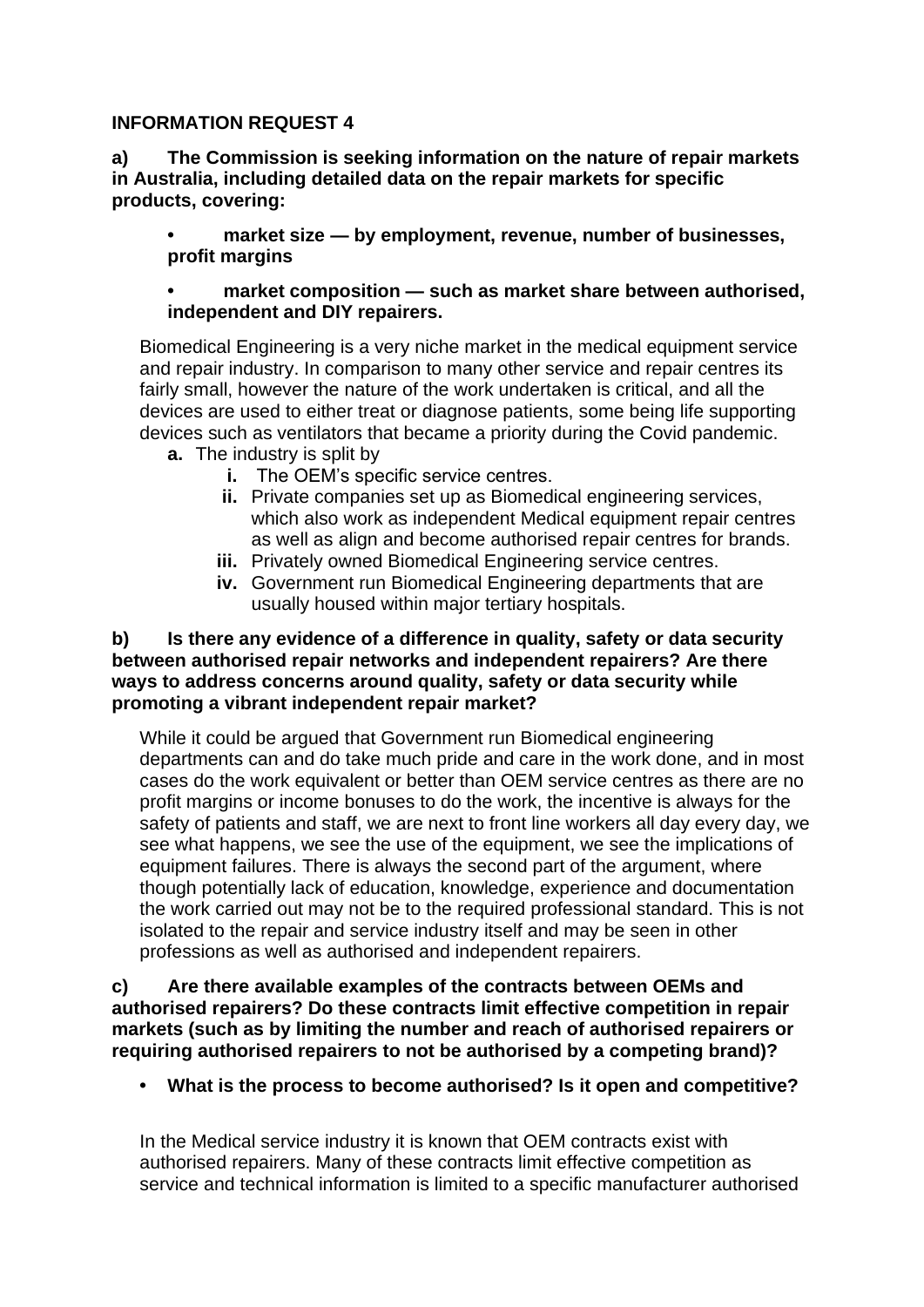repair centre. In the medical equipment repair industry generally there may only be 1 nationally or 1 looking after many states. To become authorised a manufacturer certified biomedical engineer training course needs to be completed and all the correct tools purchased.

**d) Are there specific examples or other evidence of practices by OEMs or their authorised repairers that create barriers to competition in repair markets?**

#### **• Do other factors also create barriers to competition in repair markets, such as short sighted consumer behaviours, switching costs, poor information availability or consumer lock in?**

*Please note company and staff have been anonymised for privacy in this example.*

In this example, the OEM company XXXX in 2014 were able to sell the original output connector at a cost price of \$26 (*see Attachment 1*). The replacement of this part is a fairly simple process for technically trained and competent staff irrespective of manufacturer training. The example shows a routine quality assurance (QA) check of the device work order raised by the BME management database 04/07/2014. The unit was sent to BME department on the 24<sup>th</sup>, the connector was found to be faulty, replaced and a QA and functional test passed, work completed and returned to clinical service the same day.

In 2017 the same company changed its parts supply policy as can be seen in the text excerpt from OEM service agency stating they now do not supply replacement parts. The unit under the new manufacturer policy has a fixed repair cost \$850 and will need to be sent to the manufacturer overseas (*see Attachment 2 for email chain*). The item had the same issue with a broken output connector; it was then required to be sent out to OEM for repair, with a repair turnaround time of just over 2 months! (*see Attachment 3 for work order record*).

**e) What is the relationship between the intensity of competition in the primary product market and the risk of consumer harm from a lack of competition in repair markets? Can competitive primary markets compensate for non competitive repair markets?**

**• Is an absence of effective competition in the primary market a necessary condition for consumer harm from non competitive repair markets?** 

#### **• To what extent would measures that enhance competition in the primary market address concerns about a lack of competition in repair markets?**

From my knowledge there is little effective competition in the Biomedical engineering repair market, it's a specialised niche service industry again also restricted by OEM's.

**f) Are the restrictive trade practices provisions of the CCA (such as the provisions on misuse of market power, exclusive dealing or anti-competitive contracts) sufficient to deal with any anti competitive behaviours in repair markets?**

Unable to comment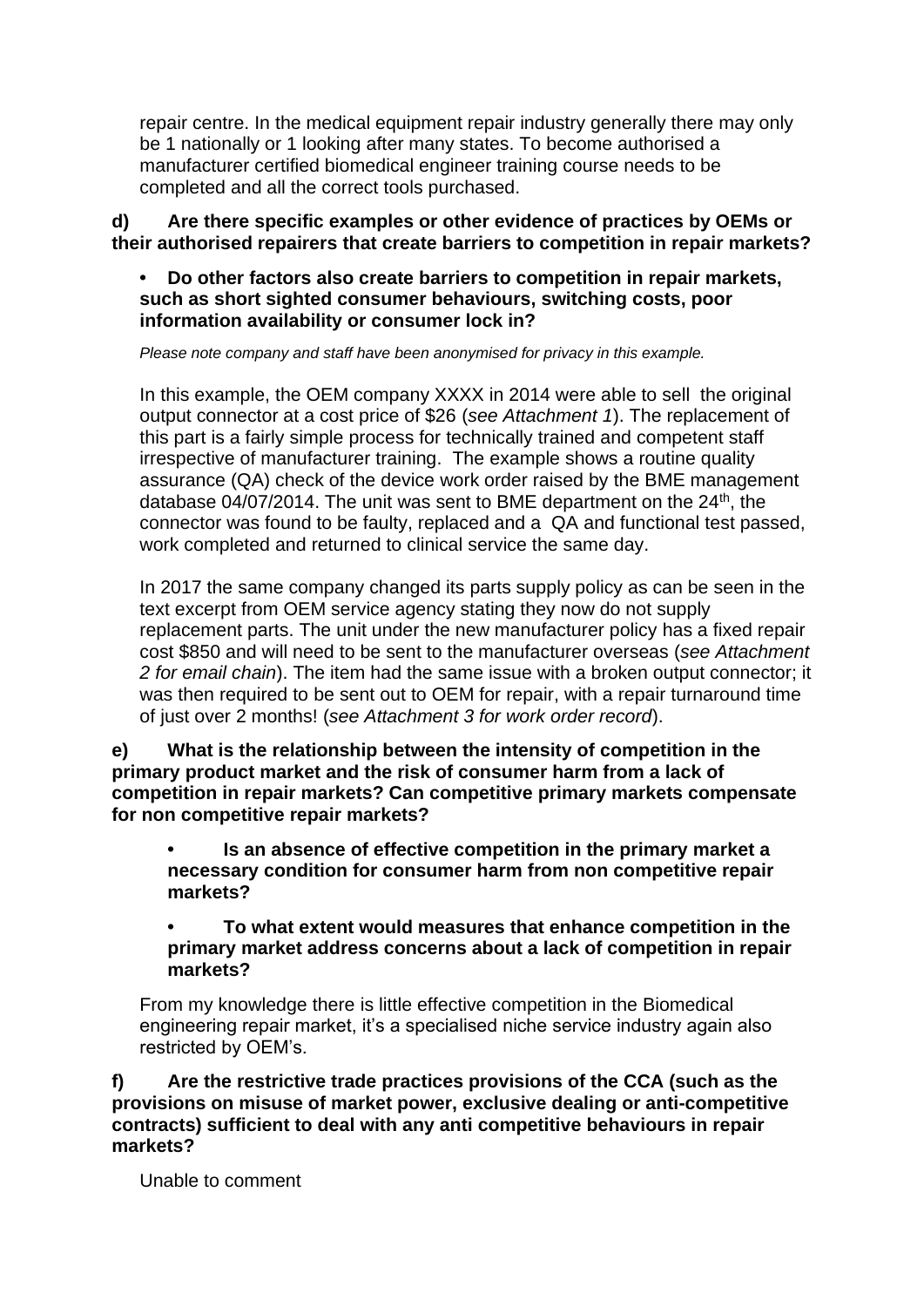**g) What policy changes could be introduced if there is a need to increase competition in repair markets and improve consumer access to, and affordability of, repairs?**

#### **• What are the costs and benefits of any such proposal to the community as a whole? How does it balance the rights of manufacturers and suppliers, with those of consumers and repairers?**

A policy that would mandate on the sale of every major medical device and specific minor devices to public hospitals, manufacturer certified engineer training and service documentation is included in the purchase price irrespective of any further service and maintenance contract agreement. This would allow the service entity to decide the best outcome of service and maintenance requirements.

#### **INFORMATION REQUEST 5**

#### **a) To what extent do current IP laws already facilitate repairs by consumers or independent third parties (e.g. the spare parts defence under the Design Act)?**

IP laws are there for good reason, and yes should be respected for their purpose. However it does create significant challenges to independent third party repair and service entities. In the Medical equipment space propriety designs in hardware and software are not released beyond the manufacturing headquarters. This can be limiting to creativity and further developments in the Biomedical engineering community.

#### **b) Are there any aspects of IP laws where consumers' rights with respect to repairs are uncertain?**

#### Unable to comment

**c) Do current IP protections (e.g. intellectual property rights, technological protection measures, end user licencing agreements) pose a significant barrier to repair in Australia? If yes, please comment on any or all of the following:**

**• the specific IP protections that prevent consumers from sourcing competitive repairs and/or inhibit competition in repair markets**

**• the types of products or repair markets these barriers mainly affect** 

- **• the prevalence of these barriers**
- **• the impacts of these barriers on third party repairers and consumers (e.g. financial cost, poorer quality repairs)**

#### **• options for reducing these barriers and their associated benefits, costs and risks (including potential impact on market offerings).**

IP protections can and do in many instances create barriers in the service and repair industry. Specifically in the Medical equipment repair industry, most of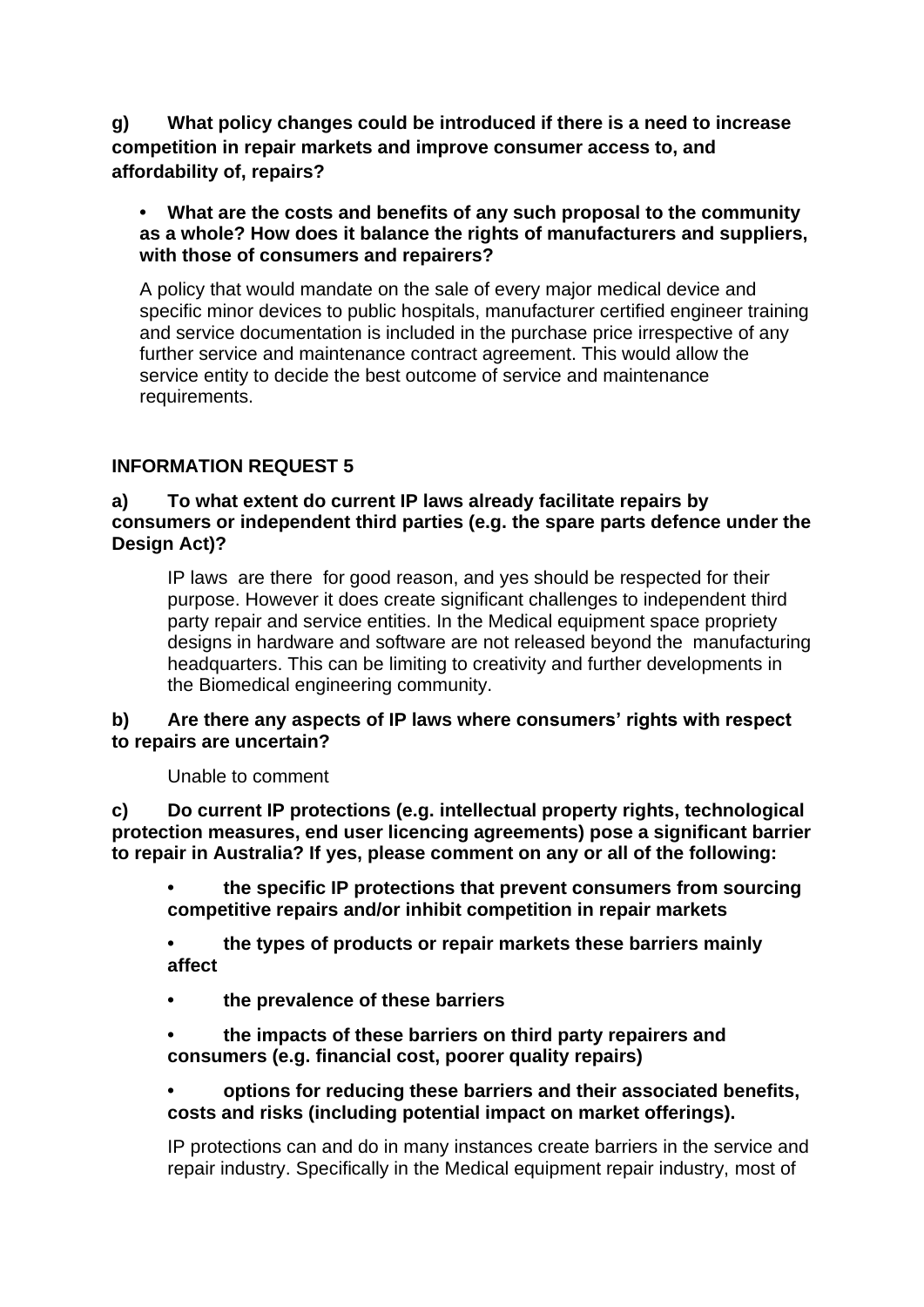the technical information of the systems are not released by the manufacturers e.g. Schematic diagrams, software of the system, deep level diagnostic software etc. In some instances manufactures will provide at a cost to the service agency Certified technical training. This in many instances only goes to a technical level to undertake general routine maintenance of the device and basic level repairs and parts replacement. In the instances when Biomedical Engineers are not able to repair or service the device due to lack of detailed service documentation or parts, it becomes a financial and time cost to have the devices sent out for repair, it becomes less effective with the logistics process that occurs to send equipment out for repair.

#### **d) In what ways might government facilitate legal access to embedded software in consumer and other goods for the purpose of repairs? What are the pros and cons of these approaches?**

The government could facilitate for the manufacturers to become more transparent with software and firmware in their systems. This would make it easier to diagnose, repair and update the systems. Although In medical devices there would be no reason nor would it be safe to disassemble embedded software of medical devices for clinical use. However for study, education and research purposes and to encourage creativity in the Biomedical engineering field this would be of great benefit.

#### **INFORMATION REQUEST 6**

#### **a) What evidence is there of planned obsolescence in Australian product markets? Do concerns about planned obsolescence principally relate to premature failure of devices or in them being discarded still working when more attractive products enter the market?**

Planned obsolescence is very evident in the medical device industry. Medical technology moves at a fast rate, although it has historically been behind the pace in many respects in comparison to general consumer technology. This is due to more stringent testing requirements, research and development, safety and reliability issues and approval processes, as many of these devices are used to protect and save lives. We see many times manufactures or sales agencies working on behalf of manufacturers recommending the replacement of medical equipment on the basis that the new equipment has new features. In many if not most instances the equipment in use still functions as its intended prime purpose. We also see many systems needing to be prematurely decommissioned because the next revision of firmware has been released and the manufacture no longer provides either technical support or parts for the current system, even though again it is still maintainable and functional in its current state. Medical equipment is significantly more costly in comparison to general consumer products, as such when such systems are replaced it comes as a major expense to public purse. It's always nice to have the latest phone, latest piece of technology for a few nice extra features but this is at a cost to society and the environment.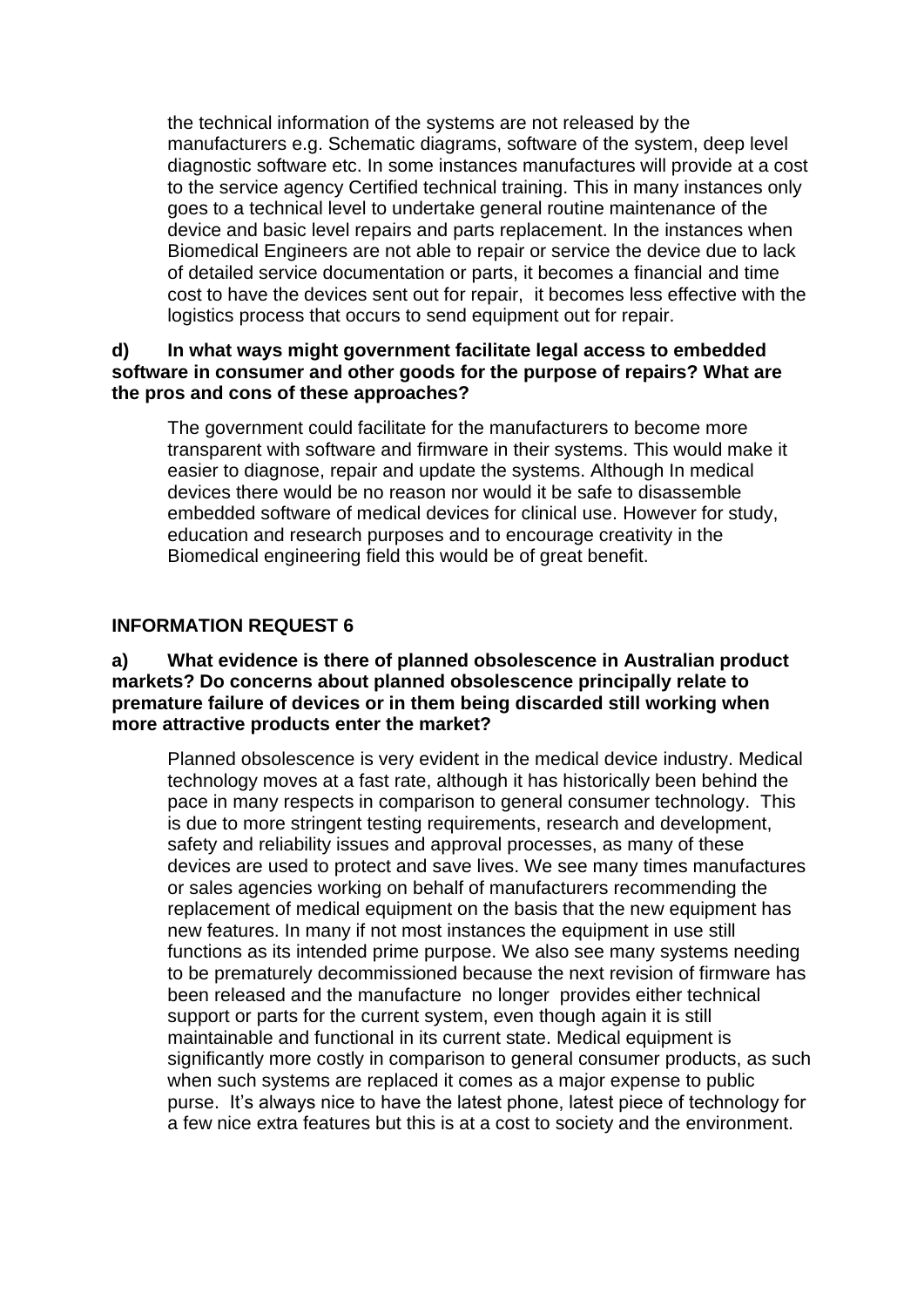#### **b) How can the Commission distinguish between planned product obsolescence and the natural evolution of products due to technological change and consumer demand?**

Obsolescence should not occur when the device still achieves its primary function. Nor should it occur as a result of software implications. There will be times though when the software has developed to such a point that the hardware is not able to cope with the resource demand of the software. It could also be a choice provided to the consumer to only have features in software that would be of use or benefit to the end user.

#### **c) How does planned obsolescence affect repairers, consumers and the broader community in Australia?**

The cost for planned obsolescence in the medical industry costs the state and federal budgets significant amounts every year. There is also a significant cost to the environment due to the amount of e-waste created. A growing trend in the medical device industry is to have certain pieces of equipment or items used once and then disposed of.. It is acceptable, however in some instances for highly infectious patients where medical grade cleaning is not effective enough and a high risk of patient or staff contamination may occur..

#### **d) What measures do governments currently use to prevent planned obsolescence or mitigate its effects (in Australia and overseas)? How effective are these measures?**

Unable to comment?

#### **e) What are the benefits, costs and risks of Australia adopting measures similar to those currently used overseas, such as product design standards and reparability ratings?**

It would be an advantage to the consumer to have a reparability rating on equipment as it gives the consumer a choice; as well it may influence medical equipment tenders and contracts.

#### **f) Do consumers have access to good information about durability and reparability when making purchases? If not, how could access to information be improved?**

We don't think there is good formal information regarding the durability and reparability about equipment; however with the internet and online forums and blogs there is information spread among the public regarding certain equipment reliability, durability, reparability. Magazine issues like **choice** may help influence when making purchases, but you would need to pay for a subscription for this information. The Government could make a free online peered review of specifications, reliability and repairability of equipment.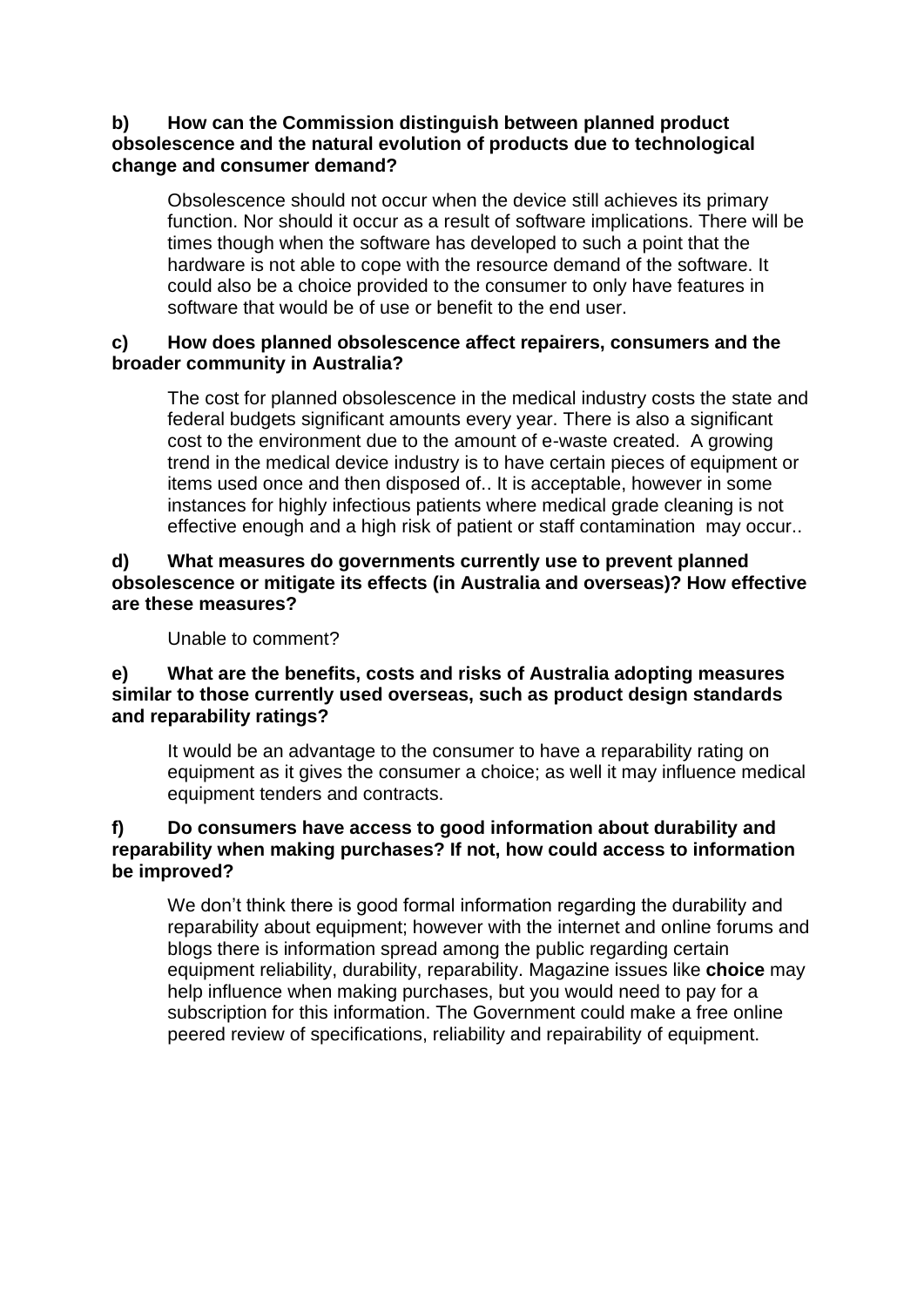**a) What data are available on the amount of e waste generated in Australia?**

**• What data is there on the composition of e waste in terms of particular materials (such as hazardous materials) by product type?**

**• How does hazardous e waste compare to hazardous general waste in its prevalence and risks? Is there merit in distinguishing between hazardous e waste and non hazardous e waste? And if so, how could this be done in practice?**

We are not aware of any formal data available on the amount of e-waste generated in Australia, (it might be available). In respect to the disposal of medical equipment there would be anecdotal evidence than many tons of equipment is disposed of every year.

**b) What estimates are available on the costs of e waste disposal on the environment, human health and social amenity, in Australia and internationally?** 

**• How do the impacts differ by disposal type, or by the type of product or hazardous material?**

Unable to comment

**c) How much of Australia's e waste is shipped overseas for recycling? Is there evidence of circumstances where this creates problems for recipient countries?** 

**• Are there barriers to the expansion of domestic recycling facilities or the adoption of new recycling technologies in Australia (such as plasma arc incinerators)?**

Unable to comment

**d) What are Australia's current policy settings for managing the potential environmental and health effects of e waste (such as landfill bans, the National Television and Computer Recycling Scheme or Mobile Muster)? Are these policy settings broadly right — that is, are they proportional to the impacts of e waste on the community?**

Unable to comment

#### **e) How can a right to repair policy further reduce the net costs of e waste in Australia, and would such an approach be an effective and efficient means of addressing the costs of e waste to the community?**

With a right to repair policy, especially in the medical device industry equipment would have a much longer and useful life. This would in turn reduce the amount of e-waste, and be favourable in the economic budgets. With all of this there would need to be some controlled risk inherited in the process of the health department.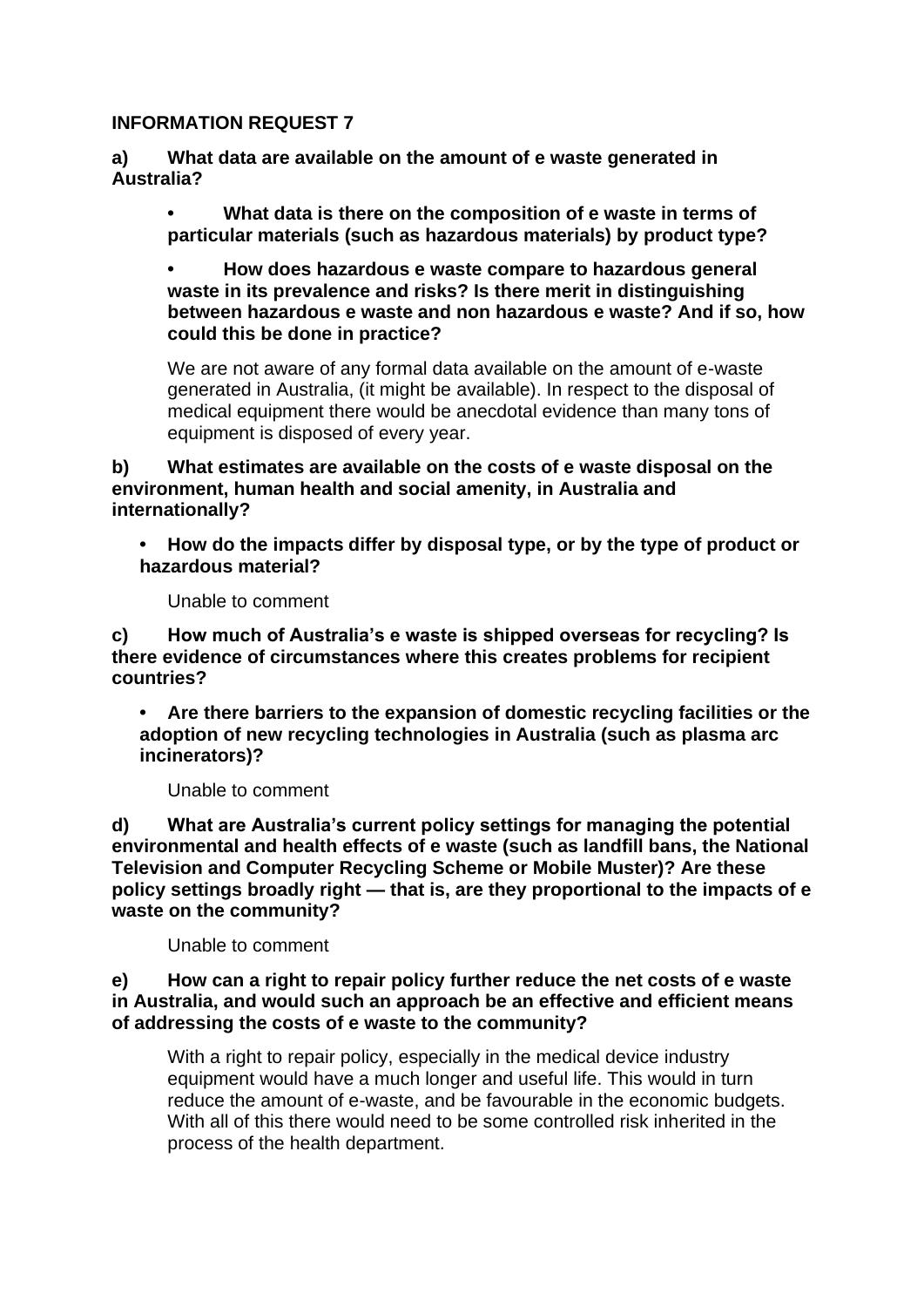#### **a) What policy reforms or suite of policies (if any) are necessary to facilitate a 'right to repair' in Australia?**

Unable to comment

#### **b) Are there any other barriers to repair and/or policy responses that the Commission should consider?**

In the medical device industry, Legal responsibilities and Risks.

**c) What are the costs and the benefits of the various policy responses that have been proposed to facilitate repair (such as those outlined in table 1)?**

Unable to comment

#### **d) Are there other international policy measures or proposals that the Commission should consider as part of this inquiry?**

Unable to comment

### **References**

Government of Western Australia, WA State Budget 2020-21, Where the money comes from & where it goes, Available at:

[https://www.ourstatebudget.wa.gov.au/2020-21/fact-sheets/overview.pdf,](https://www.ourstatebudget.wa.gov.au/2020-21/fact-sheets/overview.pdf) (Accessed 12 July 2021).

He S, Lai D & Lee J, 2021, 'The medical right to repair: the right to save lives', *The Lancet*, vol 397, pp 1260-1261.

Parliament of Australia, Australian Government expenditure (2021), Available at: [https://www.aph.gov.au/About\\_Parliament/Parliamentary\\_Departments/Parliamentar](https://www.aph.gov.au/About_Parliament/Parliamentary_Departments/Parliamentary_Library/pubs/rp/BudgetReview202021/AustralianGovernmentExpenditure) [y\\_Library/pubs/rp/BudgetReview202021/AustralianGovernmentExpenditure,](https://www.aph.gov.au/About_Parliament/Parliamentary_Departments/Parliamentary_Library/pubs/rp/BudgetReview202021/AustralianGovernmentExpenditure) (Accessed 12 July 2021).

Svensson-Hoglund S, Richter JL, Maitre-Ekern E, Russell JD, Pihlajarinne T, Dalhammar C, 2021, 'Barriers, enablers and market governance: A review of the policy landscape for repair of consumer electronics in the EU and the U.S.', *Journal of Cleaner Production*, vol 288, pp 1-18.

World Health Organisation (2017), Medical device technical series: Human resources for medical devices, the role of the biomedical engineers, Available at: [https://www.who.int/teams/health-product-and-policy-standards/assistive-and-medical](https://www.who.int/teams/health-product-and-policy-standards/assistive-and-medical-technology/medical-devices/human-resources)[technology/medical-devices/human-resources](https://www.who.int/teams/health-product-and-policy-standards/assistive-and-medical-technology/medical-devices/human-resources) (Accessed 12 July 2021).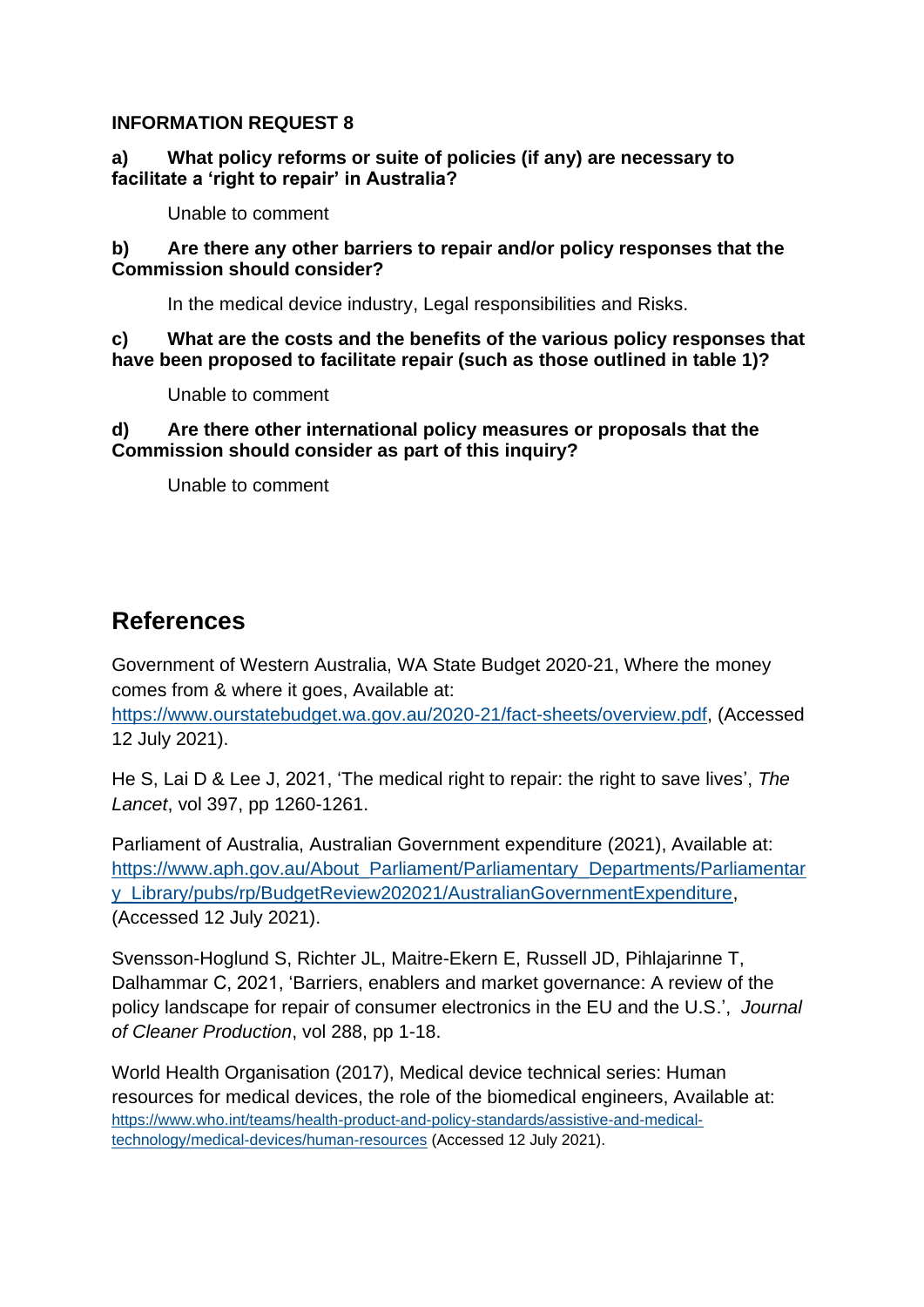# **Attachment 1:** *Available OEM Part (2014)*

| <b>Work Order</b>                    |                     |                                                       |              |
|--------------------------------------|---------------------|-------------------------------------------------------|--------------|
|                                      | <b>Summary</b>      |                                                       |              |
| <b>Number</b>                        | S0006413            |                                                       |              |
| Requestor                            |                     |                                                       |              |
|                                      |                     |                                                       |              |
| Fault                                | Scheduled OA        |                                                       |              |
| <b>Expected</b><br><b>Completion</b> | 01/08/2014          |                                                       |              |
| <b>Total Cost</b>                    | \$26                |                                                       |              |
|                                      | <b>Edit Cost</b>    |                                                       |              |
| <b>Account</b>                       | Chargeable          | <b>WO Details</b>                                     |              |
| <b>Completed</b>                     | 24/07/2014          |                                                       |              |
|                                      | <b>Item Details</b> | Date and Time<br><b>Description</b>                   | <b>Hours</b> |
|                                      |                     | 04/07/2014 01:30:35 Work Order Requested              |              |
| <b>frem</b>                          | 00002199            | 24/07/2014 09:16:42 QA Started                        |              |
| Owner                                | Ward <b>Links</b>   | 24/07/2014 09:44:31 Replaced Parts - Output connector |              |
| <b>Department</b>                    |                     | 24/07/2014 09:47:49 QA Passed                         |              |
| <b>Hospital</b>                      | Hospital            | 24/07/2014 09:48:02 Work Order Completed              |              |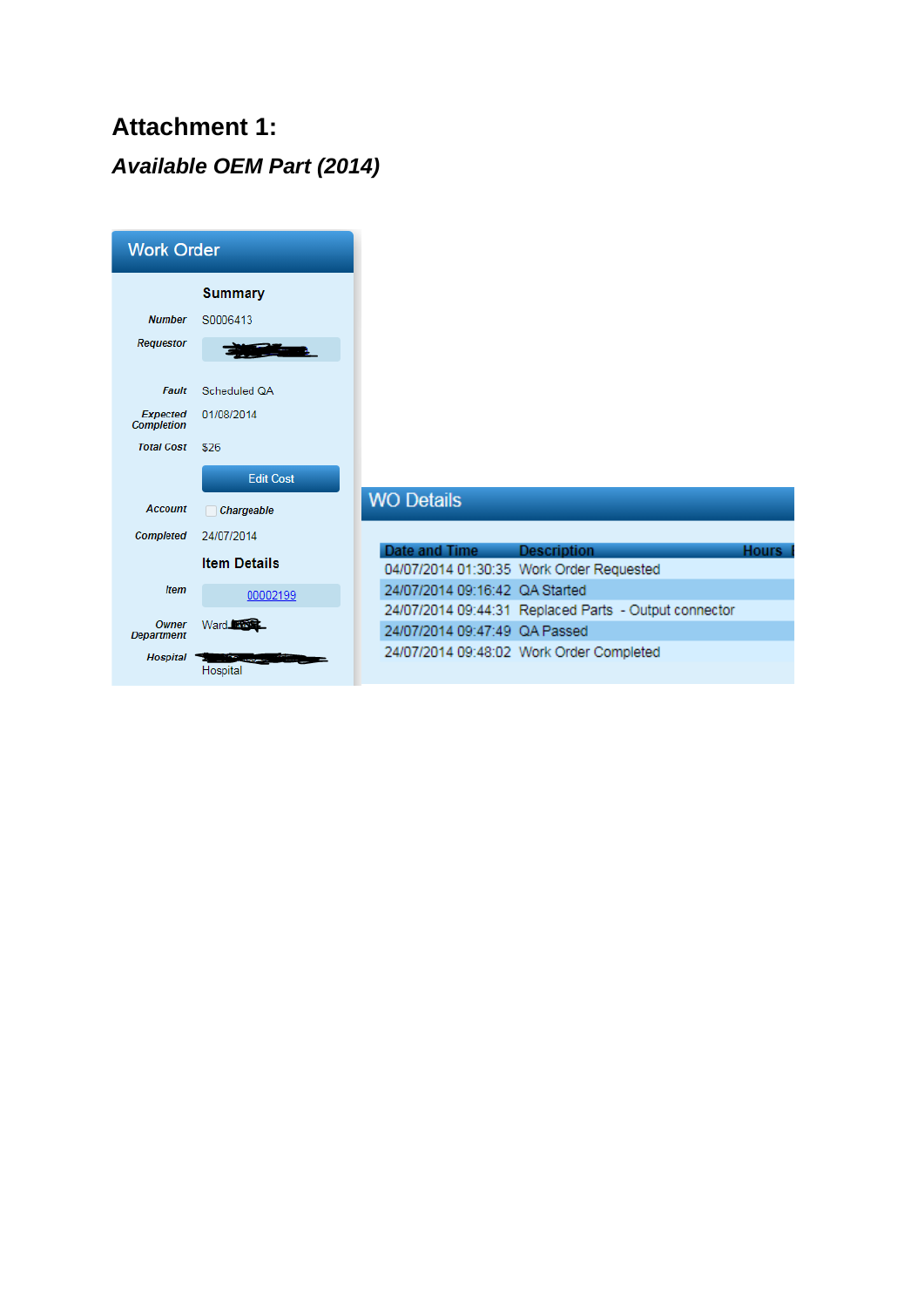### **Attachment 2:**

#### *OEM Part no longer available (2017) – Email Chain*

**From:** XXXXXXXXXX

**Sent:** Thursday, 14 September 2017 4:18 PM **To:** XXXXXXXXX **Subject:** Servicing 5392

Hi XXXXXX.

I have pasted what I received back from Sydney office.

#### **XXXXXXXXXXXX**

Sales Supervisor- IBHRE/NASPExAM

Western Australia | CRHF

#### **Company XXXXX**

XXXXXXX Australasia Pty Ltd XXXXXXX | Facebook | LinkedIn | Twitter | YouTube

#### **LET'S TAKE HEALTHCARE**

#### **FURTHER, TOGETHER**

Hi XXXXX,

We have a set repair price of \$850+GST inclusive of full repair and service and a PM price of \$250+GST where we perform the checkout test on the EPG.

Kind Regards,